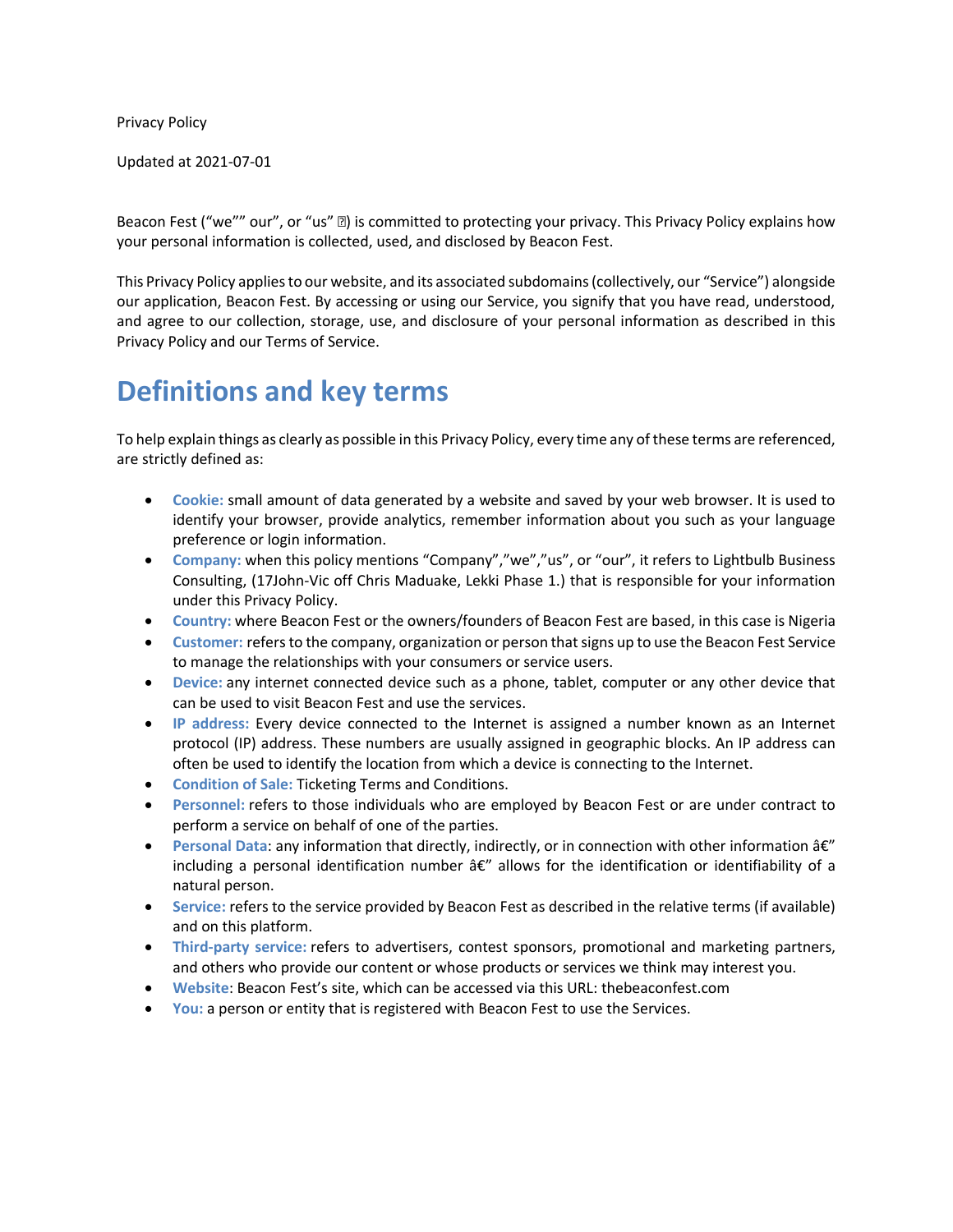# **What Information Do We Collect?**

We collect information from you when you visit our website, register on our site, place an order, subscribe to our newsletter, respond to a survey or fill out a form.

- Phone Numbers
- **•** Email Addresses
- Debit/credit card numbers
- Password

## **How Do We Use The Information We Collect?**

Any of the information we collect from you may be used in one of the following ways:

- To personalize your experience (your information helps us to better respond to your individual needs)
- To improve our website (we continually strive to improve our website offerings based on the information and feedback we receive from you)
- To improve customer service (your information helps us to more effectively respond to your customer service requests and support needs)
- To process transactions
- To administer a contest, promotion, survey or other site feature
- To send periodic emails

### **When does Beacon Fest use end user information from third parties?**

Beacon Fest will collect End User Data necessary to provide the Beacon Fest services to our customers.

End users may voluntarily provide us with information they have made available on social media websites. If you provide us with any such information, we may collect publicly available information from the social media websites you have indicated. You can control how much of your information social media websites make public by visiting these websites and changing your privacy settings.

## **When does Beacon Fest use customer information from third parties?**

We receive some information from the third parties when you contact us. For example, when you submit your email address to us to show interest in becoming a Beacon Fest customer, we receive information from a third party that provides automated fraud detection services to Beacon Fest. We also occasionally collect information that is made publicly available on social media websites. You can control how much of your information social media websites make public by visiting these websites and changing your privacy settings.

## **Do we share the information we collect with third parties?**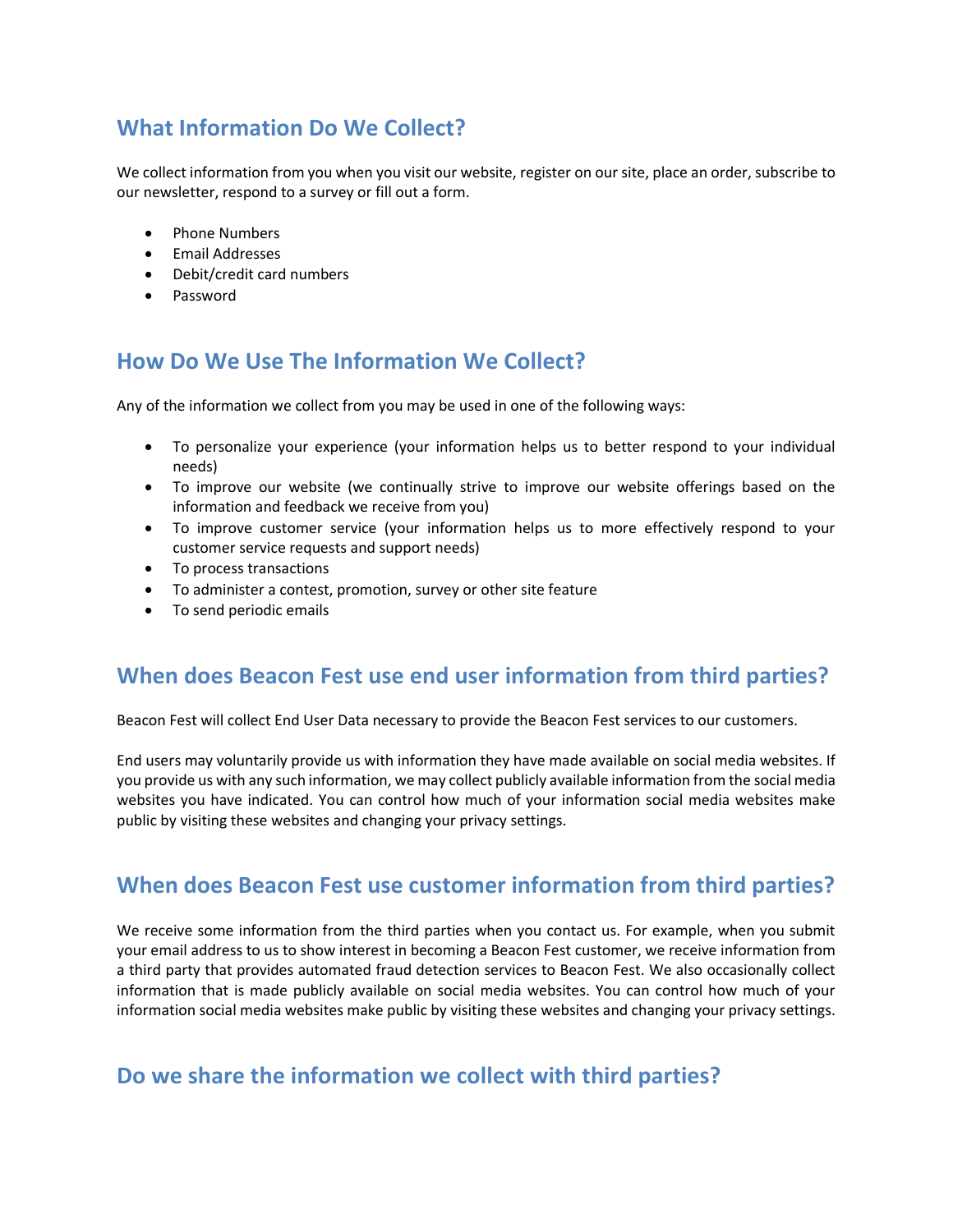We may share the information that we collect, both personal and non-personal, with third parties such as advertisers, contest sponsors, promotional and marketing partners, and others who provide our content or whose products or services we think may interest you. We may also share it with our current and future affiliated companies and business partners, and if we are involved in a merger, asset sale or other business reorganization, we may also share or transfer your personal and non-personal information to our successorsin-interest.

We may engage trusted third party service providers to perform functions and provide services to us, such as hosting and maintaining our servers and the website, database storage and management, e-mail management, storage marketing, credit card processing, customer service and fulfilling orders for products and services you may purchase through the website. We will likely share your personal information, and possibly some non-personal information, with these third parties to enable them to perform these services for us and for you.

We may share portions of our log file data, including IP addresses, for analytics purposes with third parties such as web analytics partners, application developers, and ad networks. If your IP address is shared, it may be used to estimate general location and other technographics such as connection speed, whether you have visited the website in a shared location, and type of the device used to visit the website. They may aggregate information about our advertising and what you see on the website and then provide auditing, research and reporting for us and our advertisers.

We may also disclose personal and non-personal information about you to government or law enforcement officials or private parties as we, in our sole discretion, believe necessary or appropriate in order to respond to claims, legal process (including subpoenas), to protect our rights and interests or those of a third party, the safety of the public or any person, to prevent or stop any illegal, unethical, or legally actionable activity, or to otherwise comply with applicable court orders, laws, rules and regulations.

## **Where and when is information collected from customers and end users?**

Beacon Fest will collect personal information that you submit to us. We may also receive personal information about you from third parties as described above.

#### **How Do We Use Your Email Address?**

By submitting your email address on this website, you agree to receive emails from us. You can cancel your participation in any of these email lists at any time by clicking on the opt-out link or other unsubscribe option that is included in the respective email. We only send emails to people who have authorized us to contact them, either directly, or through a third party. We do not send unsolicited commercial emails, because we hate spam as much as you do. By submitting your email address, you also agree to allow us to use your email address for customer audience targeting on sites like Facebook, where we display custom advertising to specific people who have opted-in to receive communications from us. Email addresses submitted only through the order processing page will be used for the sole purpose of sending you information and updates pertaining to your order. If, however, you have provided the same email to us through another method, we may use it for any of the purposes stated in this Policy. Note: If at any time you would like to unsubscribe from receiving future emails, we include detailed unsubscribe instructions at the bottom of each email.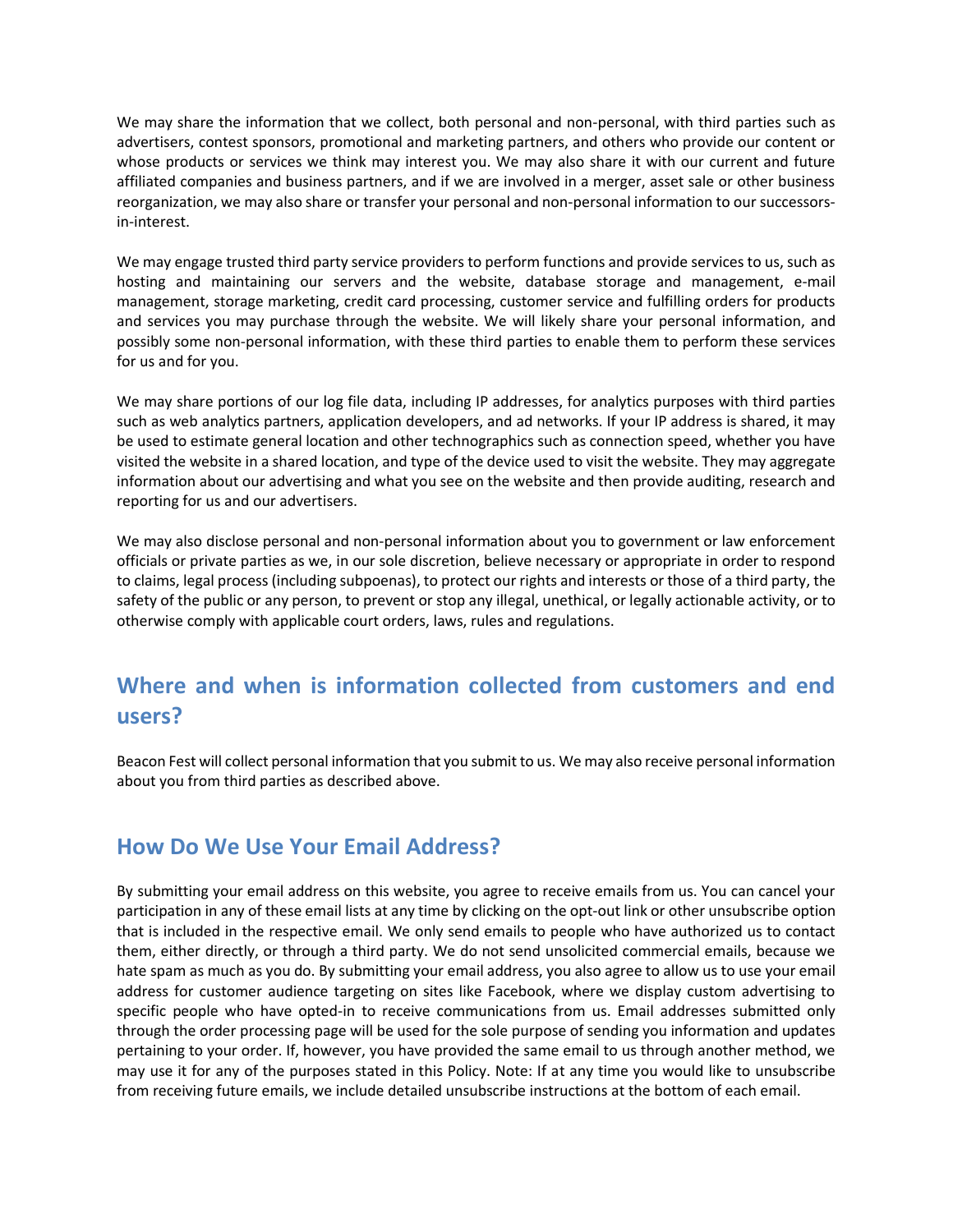### **How Long Do We Keep Your Information?**

We keep your information only so long as we need it to provide Beacon Fest to you and fulfill the purposes described in this policy. This is also the case for anyone that we share your information with and who carries out services on our behalf. When we no longer need to use your information and there is no need for us to keep it to comply with our legal or regulatory obligations, we€™all either remove it from our systems or depersonalize it so that we can't identify you.

### **How Do We Protect Your Information?**

We implement a variety of security measures to maintain the safety of your personal information when you place an order or enter, submit, or access your personal information. We offer the use of a secure server. All supplied sensitive/credit information is transmitted via Secure Socket Layer (SSL) technology and then encrypted into our Payment gateway providers database only to be accessible by those authorized with special access rights to such systems, and are required to keep the information confidential. After a transaction, your private information (credit cards, social security numbers, financials, etc.) is never kept on file. We cannot, however, ensure or warrant the absolute security of any information you transmit to Beacon Fest or guarantee that your information on the Service may not be accessed, disclosed, altered, or destroyed by a breach of any of our physical, technical, or managerial safeguards.

### **Could my information be transferred to other countries?**

Beacon Fest is incorporated in Nigeria. Information collected via our website, through direct interactions with you, or from use of our help services may be transferred from time to time to our offices or personnel, or to third parties, located throughout the world, and may be viewed and hosted anywhere in the world, including countries that may not have laws of general applicability regulating the use and transfer of such data. To the fullest extent allowed by applicable law, by using any of the above, you voluntarily consent to the transborder transfer and hosting of such information.

## **Is the information collected through the Beacon Fest Service secure?**

We take precautions to protect the security of your information. We have physical, electronic, and managerial procedures to help safeguard, prevent unauthorized access, maintain data security, and correctly use your information. However, neither people nor security systems are foolproof, including encryption systems. In addition, people can commit intentional crimes, make mistakes or fail to follow policies. Therefore, while we use reasonable efforts to protect your personal information, we cannot guarantee its absolute security. If applicable law imposes any non-disclaim able duty to protect your personal information, you agree that intentional misconduct will be the standards used to measure our compliance with that duty.

## **Can I update or correct my information?**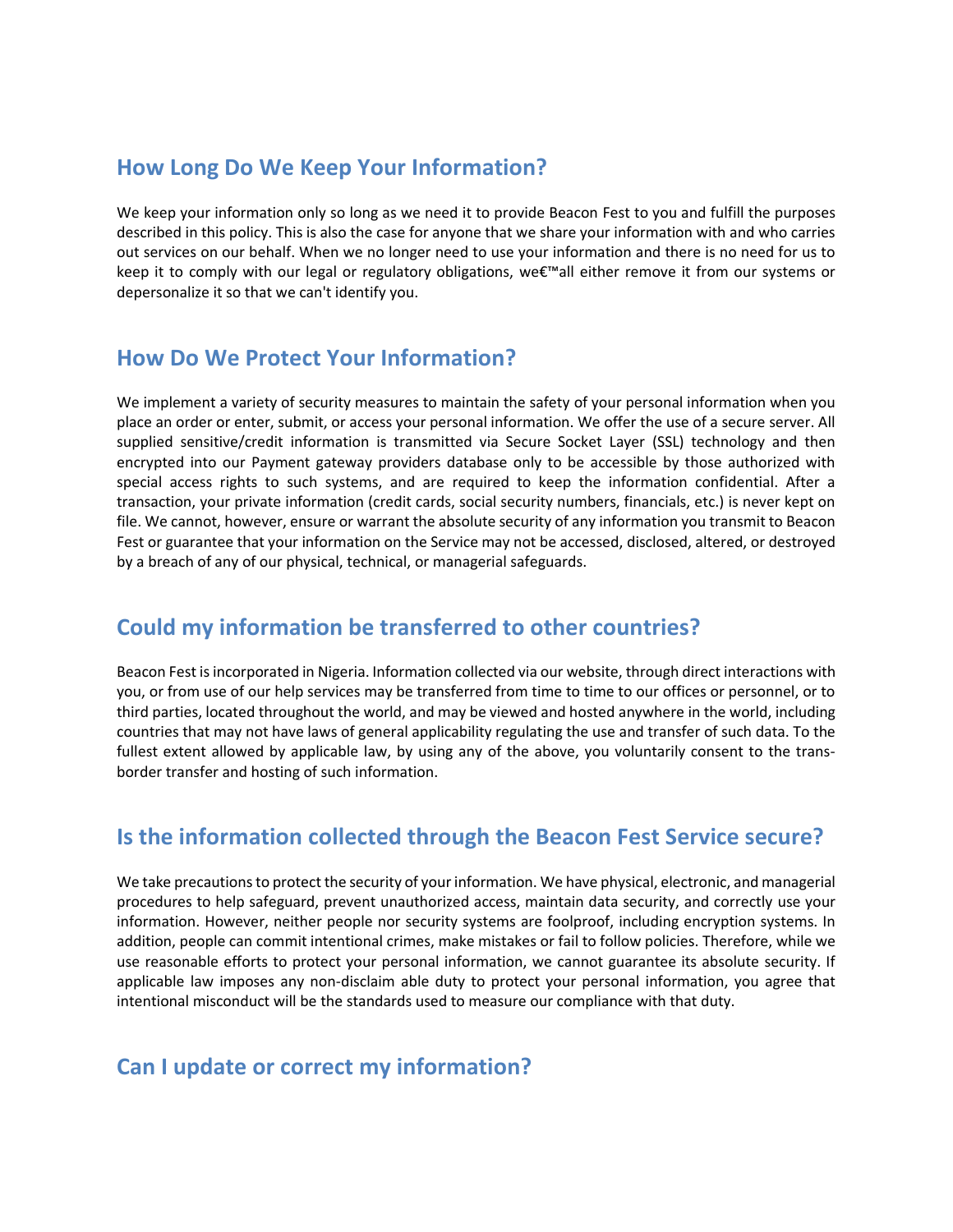The rights you have to request updates or corrections to the information Beacon Fest collects depend on your relationship with Beacon Fest. Personnel may update or correct their information as detailed in our internal company employment policies.

Customers have the right to request the restriction of certain uses and disclosures of personally identifiable information as follows. You can contact us in order to (1) update or correct your personally identifiable information, (2) change your preferences with respect to communications and other information you receive from us, or (3) delete the personally identifiable information maintained about you on our systems (subject to the following paragraph), by cancelling your account. Such updates, corrections, changes and deletions will have no effect on other information that we maintain, or information that we have provided to third parties in accordance with this Privacy Policy prior to such update, correction, change or deletion. To protect your privacy and security, we may take reasonable steps (such as requesting a unique password) to verify your identity before granting you profile access or making corrections. You are responsible for maintaining the secrecy of your unique password and account information at all times.

You should be aware that it is not technologically possible to remove each and every record of the information you have provided to us from our system. The need to back up our systems to protect information from inadvertent loss means that a copy of your information may exist in a non-erasable form that will be difficult or impossible for us to locate. Promptly after receiving your request, all personal information stored in databases we actively use, and other readily searchable media will be updated, corrected, changed or deleted, as appropriate, as soon as and to the extent reasonably and technically practicable.

If you are an end user and wish to update, delete, or receive any information we have about you, you may do so by contacting the organization of which you are a customer.

# **Conditions of Sale:**

**ALL SALES ARE FINAL. No refunds or exchanges. In the event of a cancellation for which there is no rescheduled date, a refund for this ticket may be issued at the option of the management.**

**NO REFUNDS OR EXCHANGES. YOU ASSUME ALL RISK AND DANGER INCIDENTAL TO THE GAME, EXHIBITION, EVENT, OR PERFORMANCE WHETHER OCCURRING PRIOR TO, DURING, OR AFTER SAID SHOW. YOU ASSUME ALL RISK AND DANGER OF INJURY AND YOU AGREE THAT THE MANAGEMENT, ITS AGENTS, AND THE PERFORMERS ARE NOT RESPONSIBLE OR LIABLE FOR ANY INJURIES RESULTING FROM SUCH CAUSES. NO ALCOHOL, DRUGS, WEAPONS, FOOD, OR GLASS CONTAINERS ALLOWED. NO RECORDING DEVICES, STILL CAMERAS, OR VIDEO CAMERAS PERMITTED. NO TRANSMISSION OR AIDING IN TRANSMITTING ANY DESCRIPTION, ACCOUNT, PICTURE, OR REPRODUCTION OF THE EVENT, GAME, PERFORMANCE, OR EXHIBITION. YOU HEREBY CONSENT TO THE REASONABLE SEARCH FOR ALCOHOLIC BEVERAGES, DRUGS, OR WEAPONS. YOU FURTHER CONSENT TO THE USE OF YOUR IMAGE OR LIKENESS INCIDENTAL TO ANY DISPLAY, TRANSMISSION, OR REPRODUCTION OF THE EVENT. MANAGEMENT RESERVES THE RIGHT TO REFUSE ADMISSION OR EJECT ANY PERSON WHOSE CONDUCT IS DEEMED BY MANAGEMENT TO BE DISORDERLY OR WHO FAILS TO COMPLY WITH THE TERMS AND CONDITIONS HEREIN. IN THE EVENT OF A CANCELLATION FOR**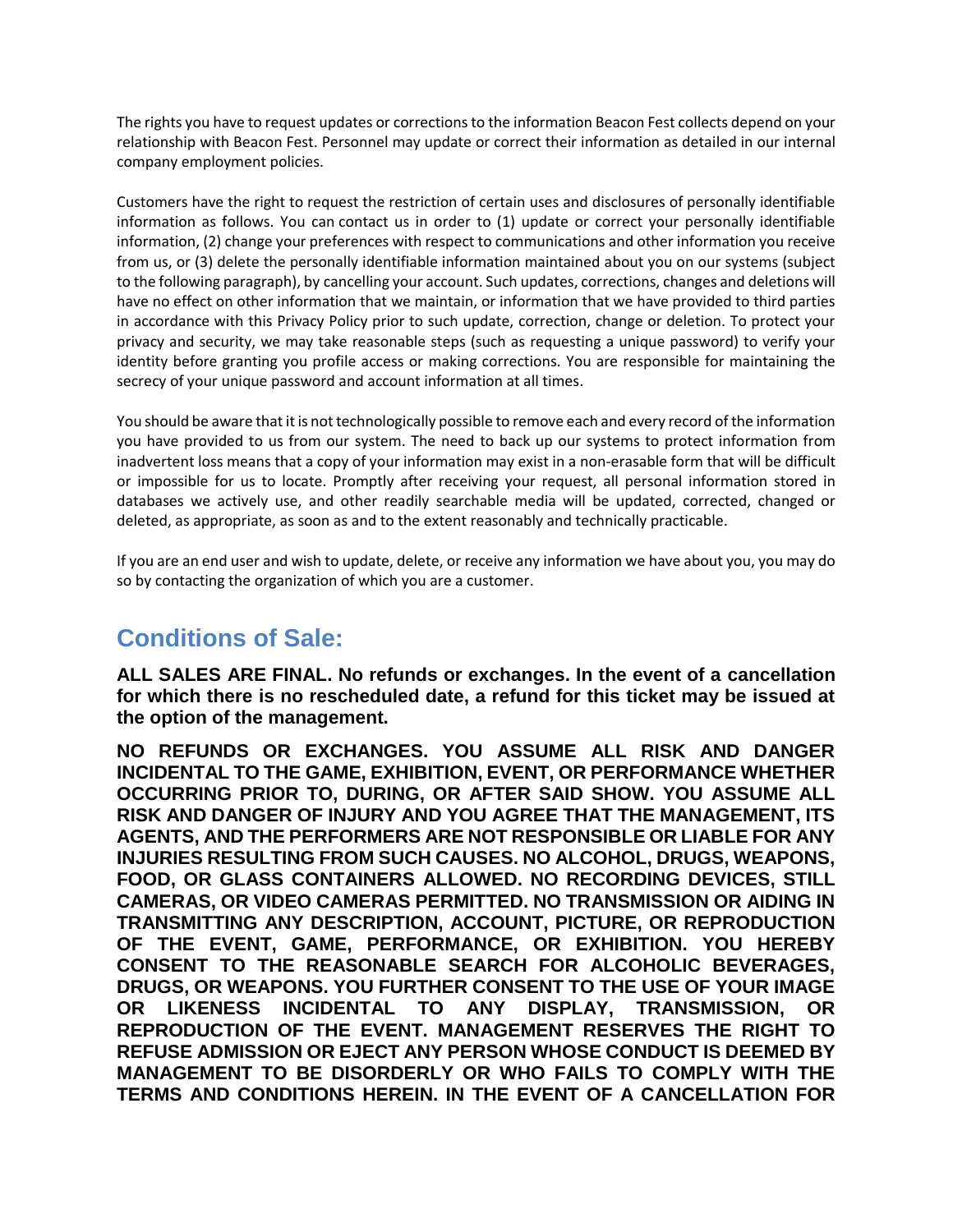**WHICH THERE IS NO RESCHEDULED DATE, A REFUND FOR THIS TICKET MAY BE ISSUED AT THE OPTION OF THE MANAGEMENT AND MAY NOT INCLUDE ADDITIONAL TICKETING FEES (I.E., TICKETING OPERATIONS FEE, SHIPPING FEES, ETC.).**

**BEACON FEST. DOES NOT PROMISE THAT THE SERVICES WILL BE ERROR-FREE OR UNINTERRUPTED, OR THAT ANY DEFECTS WILL BE CORRECTED, OR THAT YOUR USE OF THE SERVICES WILL PROVIDE SPECIFIC RESULTS. THE SERVICES ARE DELIVERED ON AN "AS-IS" AND "AS-AVAILABLE" BASIS. ALL INFORMATION PROVIDED THROUGH THE SERVICES IS SUBJECT TO CHANGE WITHOUT NOTICE. BEACON FEST. DISCLAIMS ALL WARRANTIES, EXPRESS OR IMPLIED, INCLUDING ANY WARRANTIES OF ACCURACY, NON-INFRINGEMENT, MERCHANTABILITY AND FITNESS FOR A PARTICULAR PURPOSE. BEACON FEST. DISCLAIMS ANY AND ALL LIABILITY FOR THE ACTS, OMISSIONS AND CONDUCT OF ANY THIRD PARTIES IN CONNECTION WITH OR RELATED TO YOUR USE OF THE SERVICES. YOU ASSUME TOTAL RESPONSIBILITY FOR YOUR USE OF THE SERVICES. YOUR SOLE REMEDY AGAINST BEACON FEST. FOR DISSATISFACTION WITH THE SERVICES IS TO STOP USING THE SERVICES. THIS LIMITATION OF RELIEF IS A PART OF THE BARGAIN BETWEEN THE PARTIES.**

**Disclaimers:**

**The above disclaimer applies to any damages, liability or injuries caused by any failure of performance, error, omission, interruption, deletion, defect, delay in operation or transmission, computer virus, communication line failure, theft or destruction of or unauthorized access to, alteration of, or use, whether for breach of contract, tort, negligence or any other cause of action. BEACON FEST. reserves the right to do any of the following, at any time, without notice: (1) to modify, suspend or terminate operation of or access to the Services, or any portion of the Services, for any reason; (2) to modify or change the Services, or any portion of the Services, and any applicable policies or terms; and (3) to interrupt the operation of the Services, or any portion of the Services, as necessary to perform routine or non-routine maintenance, error correction, or other changes.**

**Limitation of Liability:**

**TO THE FULLEST EXTENT PERMITTED UNDER LAW, BEACON FEST. AND ITS AFFILIATES, SUPPLIERS AND PARTNERS HAVE NO OBLIGATION OR LIABILITY (WHETHER ARISING IN CONTRACT, WARRANTY, TORT (INCLUDING NEGLIGENCE), PRODUCT LIABILITY OR OTHERWISE) FOR ANY INDIRECT, INCIDENTAL, SPECIAL, PUNITIVE, OR CONSEQUENTIAL DAMAGES OR LIABILITIES (INCLUDING, BUT NOT LIMITED TO, ANY LOSS OF DATA, REVENUE OR PROFIT) ARISING FROM OR RELATED TO YOUR USE OF THE SERVICES**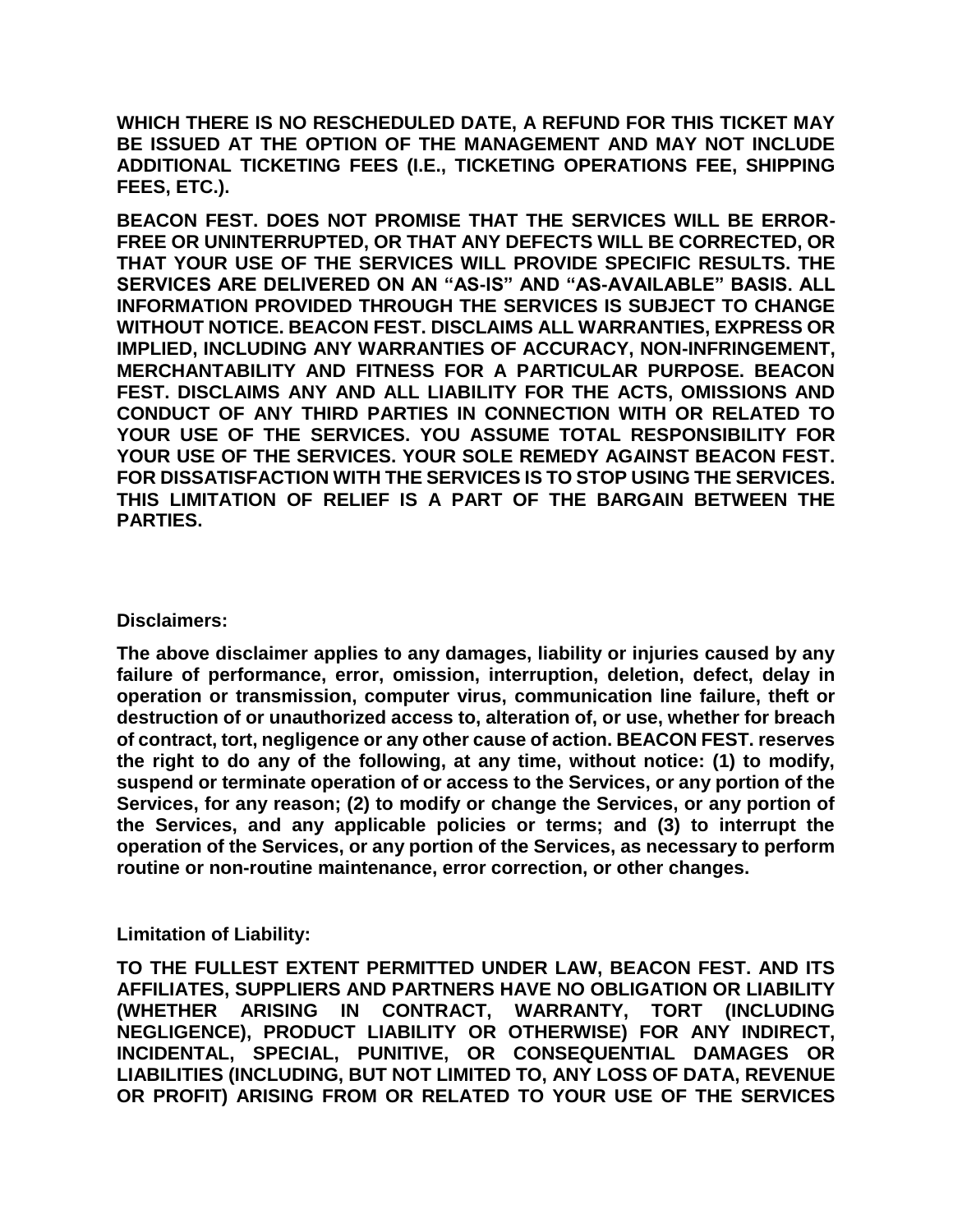**EVEN IF WE HAVE BEEN ADVISED OF THE POSSIBILITY OF SUCH DAMAGES IN ADVANCE. THE FOREGOING LIMITATION APPLIES TO DAMAGES ARISING FROM (i) YOUR USE OR INABILITY TO USE THE SERVICES; (ii) COST OF PROCUREMENT OF SUBSTITUTE GOODS RESULTING FROM ANY GOODS PURCHASED THROUGH THE SERVICES; (iii) THIRD PARTY CONTENT MADE AVAILABLE TO YOU THROUGH THE SERVICES; OR (iv) ANY OTHER MATTER RELATING TO THE SERVICES. SOME STATES DO NOT ALLOW THE LIMITATION OR EXCLUSION OF INCIDENTAL, CONSEQUENTIAL OR OTHER TYPES OF DAMAGES, SO SOME OF THE ABOVE LIMITATIONS MAY NOT APPLY TO YOU. NOTWITHSTANDING ANYTHING TO THE CONTRARY CONTAINED HEREIN, OUR LIABILITY AND THE LIABILITY OF EACH OF OUR OFFICERS, MANAGERS, INVESTORS, EMPLOYEES, AGENTS, ADVERTISERS, LICENSORS, SUPPLIERS, SERVICE PROVIDERS AND OTHER CONTRACTORS TO YOU OR ANY THIRD PARTIES UNDER ANY CIRCUMSTANCE IS LIMITED TO A MAXIMUM AMOUNT OF \$100.**

#### **Indemnity:**

**You agree to indemnify and hold BEACON FEST., its officers, directors, shareholders, predecessors, successors in interest, employees, agents, subsidiaries and affiliates, harmless from any demands, loss, liability, claims or expenses (including attorneys' fees), made against TFAC by any third party due to or arising out of or in connection with your use of the Services. Your indemnification obligation will survive the termination of your use of the Services.**

#### **Governing Law; Dispute Resolution:**

**You agree that all matters relating to your access to or use of the Services, including all disputes, will be governed by the laws of the Federal Republic of Nigeria and by the laws of Lagos State without regard to its conflicts of law's provisions. You agree to the personal jurisdiction by and venue in the state and federal courts in Lagos State, and waive any objection to such jurisdiction or venue. Any claim hereunder must be brought within one (1) year after the cause of action arises, or such claim or cause of action is barred. Claims made under the separate terms and conditions of purchase for goods and services are not subject to this limitation. No recovery may be sought or received for damages other than out-of-pocket expenses, except that the prevailing party will be entitled to costs and attorneys' fees. Beacon Fest. administers and operates the Services from its location in Lagos State, Nigeria. Although the Services may be accessible worldwide, not all features, products or services discussed, referenced, provided or offered through or on the Site are available to all persons or in all geographic locations, or appropriate or available for use outside the Federal Republic of Nigeria. Beacon Fest. reserves the right to limit, in its sole discretion, the provision and quantity of any feature, product or service to any person or geographic area. Any offer for any feature, product or service made on the Site is**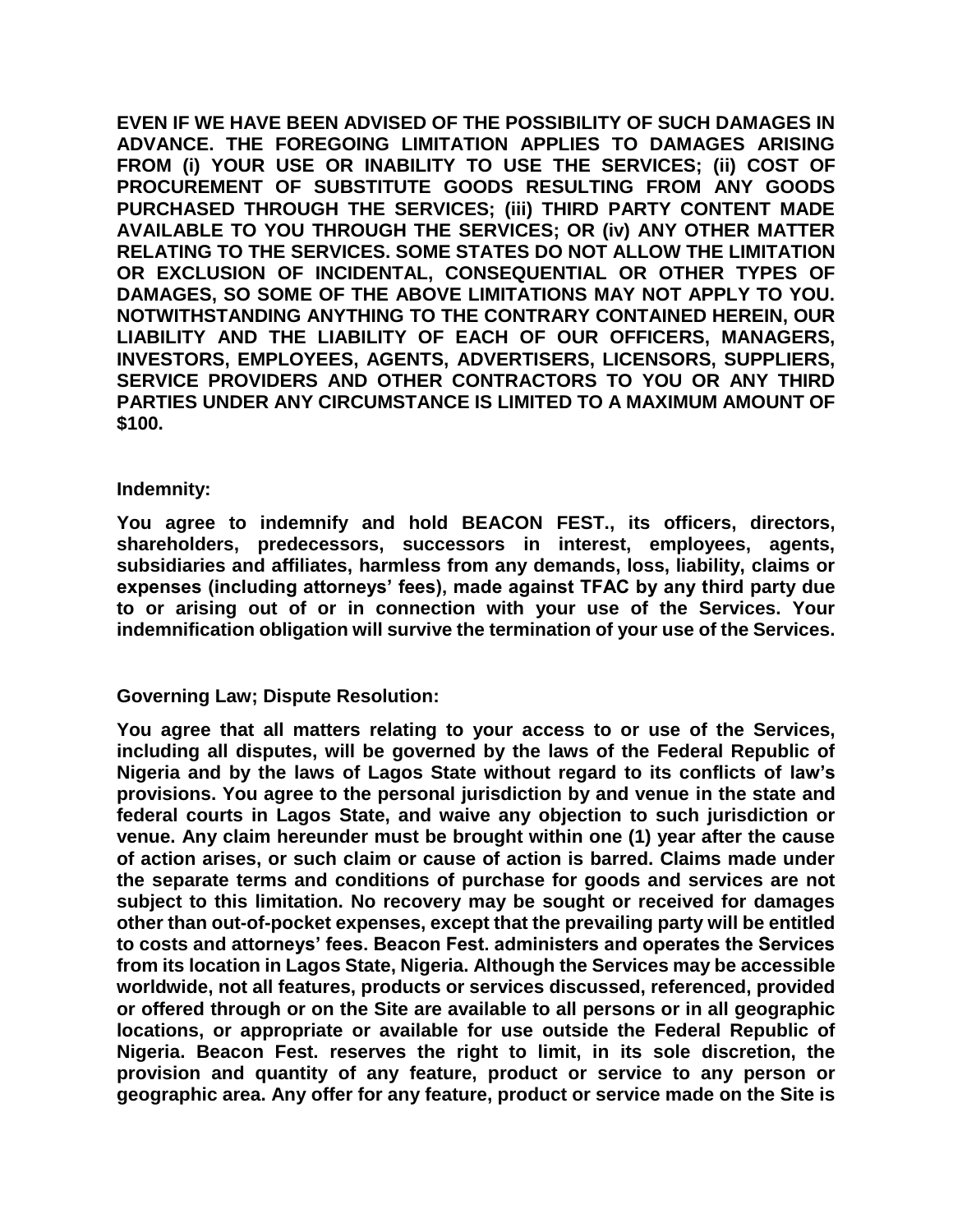**void where prohibited. If you choose to access the Site from outside the Federal Republic of Nigeria, you do so on your own initiative and you are solely responsible for complying with applicable local laws.**

#### **Void Where Prohibited**

#### **Personnel**

If you are a Beacon Fest worker or applicant, we collect information you voluntarily provide to us. We use the information collected for Human Resources purposes in order to administer benefits to workers and screen applicants.

You may contact us in order to (1) update or correct your information, (2) change your preferences with respect to communications and other information you receive from us, or (3) receive a record of the information we have relating to you. Such updates, corrections, changes and deletions will have no effect on other information that we maintain, or information that we have provided to third parties in accordance with this Privacy Policy prior to such update, correction, change or deletion.

### **Sale of Business**

We reserve the right to transfer information to a third party in the event of a sale, merger or other transfer of all or substantially all of the assets of Beacon Fest or any of its Corporate Affiliates (as defined herein), or that portion of Beacon Fest or any of its Corporate Affiliates to which the Service relates, or in the event that we discontinue our business or file a petition or have filed against us a petition in bankruptcy, reorganization or similar proceeding, provided that the third party agrees to adhere to the terms of this Privacy Policy.

### **Affiliates**

We may disclose information (including personal information) about you to our Corporate Affiliates. For purposes of this Privacy Policy, "Corporate Affiliate" means any person or entity which directly or indirectly controls, is controlled by or is under common control with Beacon Fest, whether by ownership or otherwise. Any information relating to you that we provide to our Corporate Affiliates will be treated by those Corporate Affiliates in accordance with the terms of this Privacy Policy.

### **Governing Law**

This Privacy Policy is governed by the laws of Nigeria without regard to its conflict of laws provision. You consent to the exclusive jurisdiction of the courts in connection with any action or dispute arising between the parties under or in connection with this Privacy Policy except for those individuals who may have rights to make claims under Privacy Shield, or the Swiss-US framework.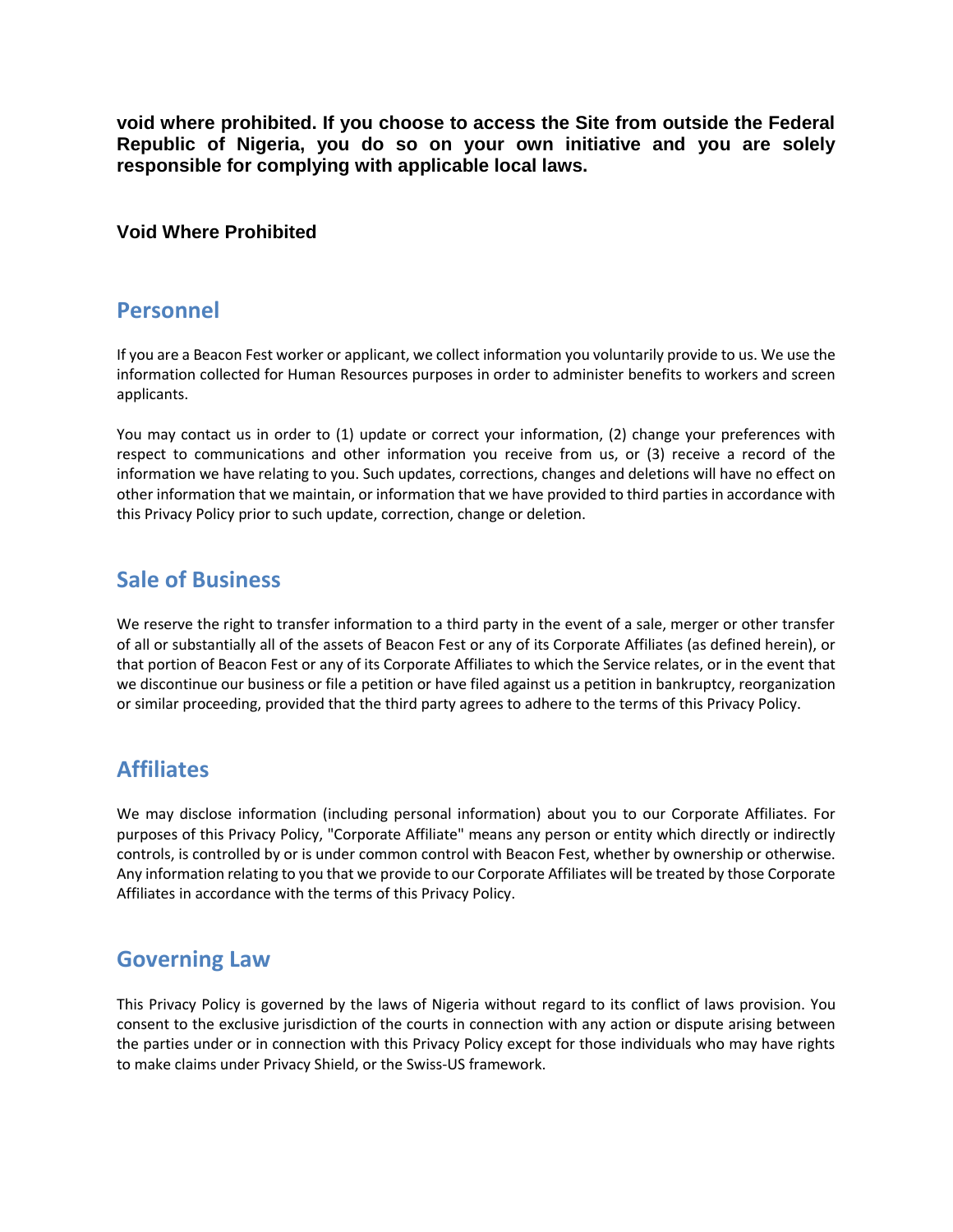The laws of Nigeria, excluding its conflicts of law rules, shall govern this Agreement and your use of the website. Your use of the website may also be subject to other local, state, national, or international laws.

By using Beacon Fest or contacting us directly, you signify your acceptance of this Privacy Policy. If you do not agree to this Privacy Policy, you should not engage with our website, or use our services. Continued use of the website, direct engagement with us, or following the posting of changes to this Privacy Policy that do not significantly affect the use or disclosure of your personal information will mean that you accept those changes.

#### **Your Consent**

We've updated our Privacy Policy to provide you with complete transparency into what is being set when you visit our site and how it's being used. By using our website, registering an account, or making a purchase, you hereby consent to our Privacy Policy and agree to its terms.

### **Links to Other Websites**

This Privacy Policy applies only to the Services. The Services may contain links to other websites not operated or controlled by Beacon Fest. We are not responsible for the content, accuracy or opinions expressed in such websites, and such websites are not investigated, monitored or checked for accuracy or completeness by us. Please remember that when you use a link to go from the Services to another website, our Privacy Policy is no longer in effect. Your browsing and interaction on any other website, including those that have a link on our platform, is subject to that website's own rules and policies. Such third parties may use their own cookies or other methods to collect information about you.

### **Advertising**

This website may contain third party advertisements and links to third party sites. Beacon Fest does not make any representation as to the accuracy or suitability of any of the information contained in those advertisements or sites and does not accept any responsibility or liability for the conduct or content of those advertisements and sites and the offerings made by the third parties.

Advertising keeps Beacon Fest and many of the websites and services you use free of charge. We work hard to make sure that ads are safe, unobtrusive, and as relevant as possible.

Third party advertisements and links to other sites where goods or services are advertised are not endorsements or recommendations by Beacon Fest of the third party sites, goods or services. Beacon Fest takes no responsibility for the content of any of the ads, promises made, or the quality/reliability of the products or services offered in all advertisements.

### **Cookies for Advertising**

These cookies collect information over time about your online activity on the website and other online services to make online advertisements more relevant and effective to you. This is known as interest-based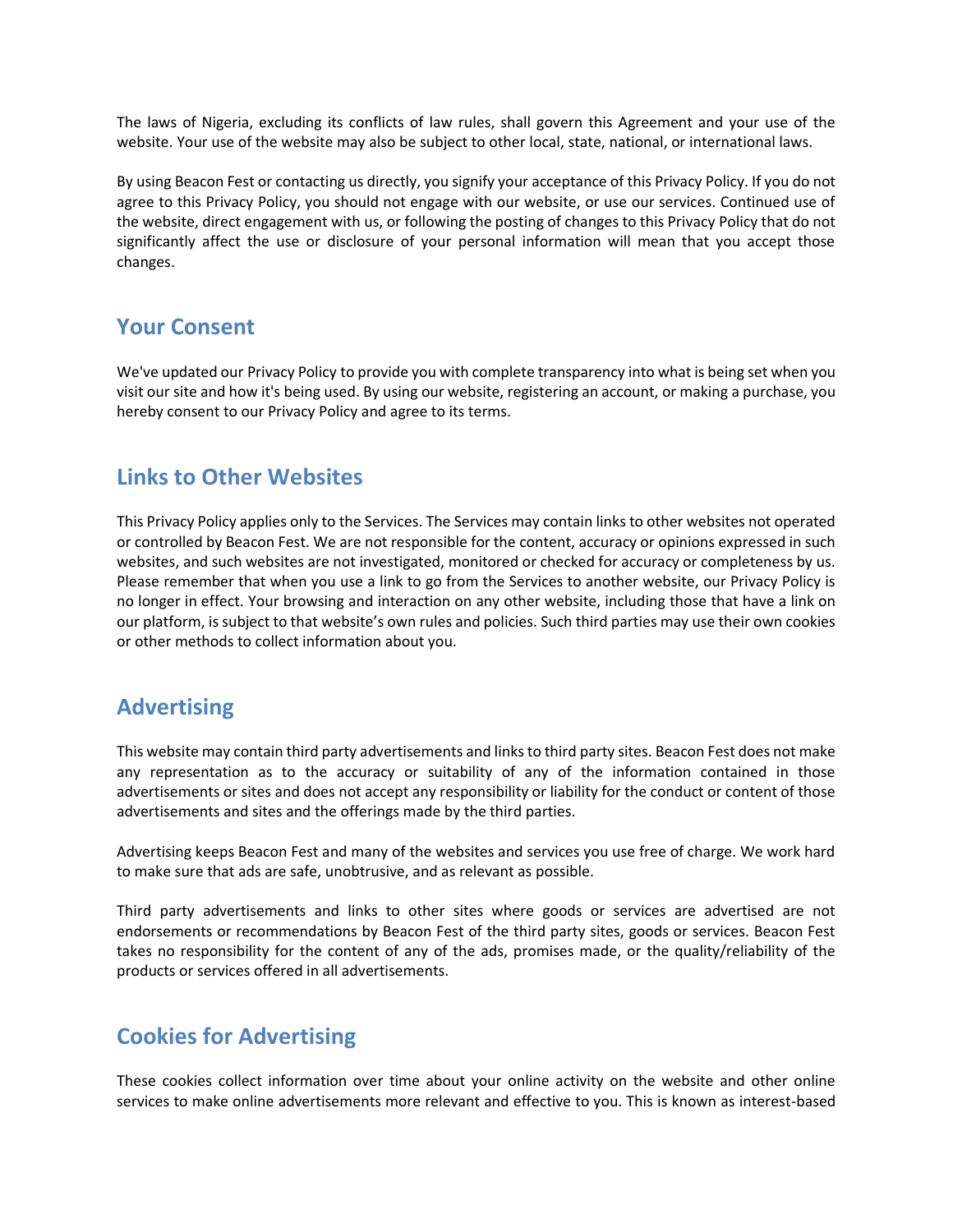advertising. They also perform functions like preventing the same ad from continuously reappearing and ensuring that ads are properly displayed for advertisers. Without cookies, it's really hard for an advertiser to reach its audience, or to know how many ads were shown and how many clicks they received.

### **Cookies**

Beacon Fest uses "Cookies" to identify the areas of our website that you have visited. A Cookie is a small piece of data stored on your computer or mobile device by your web browser. We use Cookies to enhance the performance and functionality of our website but are non-essential to their use. However, without these cookies, certain functionality like videos may become unavailable or you would be required to enter your login details every time you visit the website as we would not be able to remember that you had logged in previously. Most web browsers can be set to disable the use of Cookies. However, if you disable Cookies, you may not be able to access functionality on our website correctly or at all. We never place Personally Identifiable Information in Cookies.

## **Blocking and disabling cookies and similar technologies**

Wherever you're located you may also set your browser to block cookies and similar technologies, but this action may block our essential cookies and prevent our website from functioning properly, and you may not be able to fully utilize all of its features and services. You should also be aware that you may also lose some saved information (e.g. saved login details, site preferences) if you block cookies on your browser. Different browsers make different controls available to you. Disabling a cookie or category of cookie does not delete the cookie from your browser, you will need to do this yourself from within your browser, you should visit your browser's help menu for more information.

### **Remarketing Services**

We use remarketing services. What Is Remarketing? In digital marketing, remarketing (or retargeting) is the practice of serving ads across the internet to people who have already visited your website. It allows your company to seem like they're "following"• people around the internet by serving ads on the websites and platforms they use most.

### **Payment Details**

In respect to any credit card or other payment processing details you have provided us, we commit that this confidential information will be stored in the most secure manner possible.

### **Kids' Privacy**

We collect information from kids under the age of 13 just to better our services. If You are a parent or guardian and You are aware that Your child has provided Us with Personal Data without your permission, please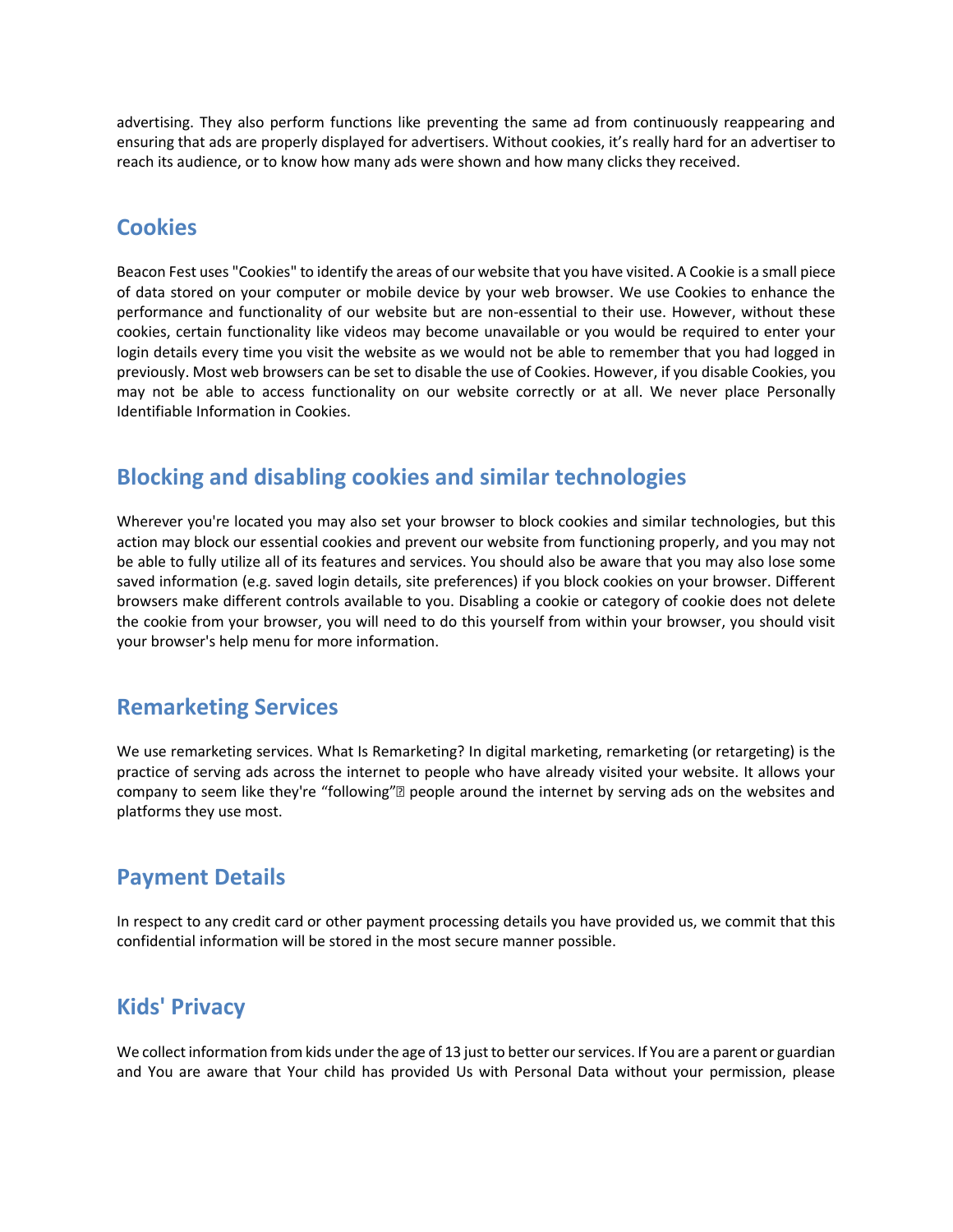contact Us. If We become aware that We have collected Personal Data from anyone under the age of 13 without verification of parental consent, we take steps to remove that information from Our servers.

### **Changes to Our Privacy Policy**

We may change our Service and policies, and we may need to make changes to this Privacy Policy so that they accurately reflect our Service and policies. Unless otherwise required by law, we will notify you (for example, through our Service) before we make changes to this Privacy Policy and give you an opportunity to review them before they go into effect. Then, if you continue to use the Service, you will be bound by the updated Privacy Policy. If you do not want to agree to this or any updated Privacy Policy, you can delete your account.

### **Third-Party Services**

We may display, include or make available third-party content (including data, information, applications and other products services) or provide links to third-party websites or services ("Third- Party Services").

You acknowledge and agree that Beacon Fest shall not be responsible for any Third-Party Services, including their accuracy, completeness, timeliness, validity, copyright compliance, legality, decency, quality or any other aspect thereof. Beacon Fest does not assume and shall not have any liability or responsibility to you or any other person or entity for any Third-Party Services.

Third-Party Services and links thereto are provided solely as a convenience to you and you access and use them entirely at your own risk and subject to such third parties' terms and conditions.

### **Facebook Pixel**

Facebook pixel is an analytics tool that allows you to measure the effectiveness of your advertising by understanding the actions people take on your website. You can use the pixel to: Make sure your ads are shown to the right people. Facebook pixel may collect information from your device when you use the service. Facebook pixel collects information that is held in accordance with its Privacy Policy

## **Tracking Technologies**

Local Storage

 Local Storage sometimes known as DOM storage, provides web apps with methods and protocols for storing client-side data. Web storage supports persistent data storage, similar to cookies but with a greatly enhanced capacity and no information stored in the HTTP request header.

### **Information about General Data Protection Regulation (GDPR)**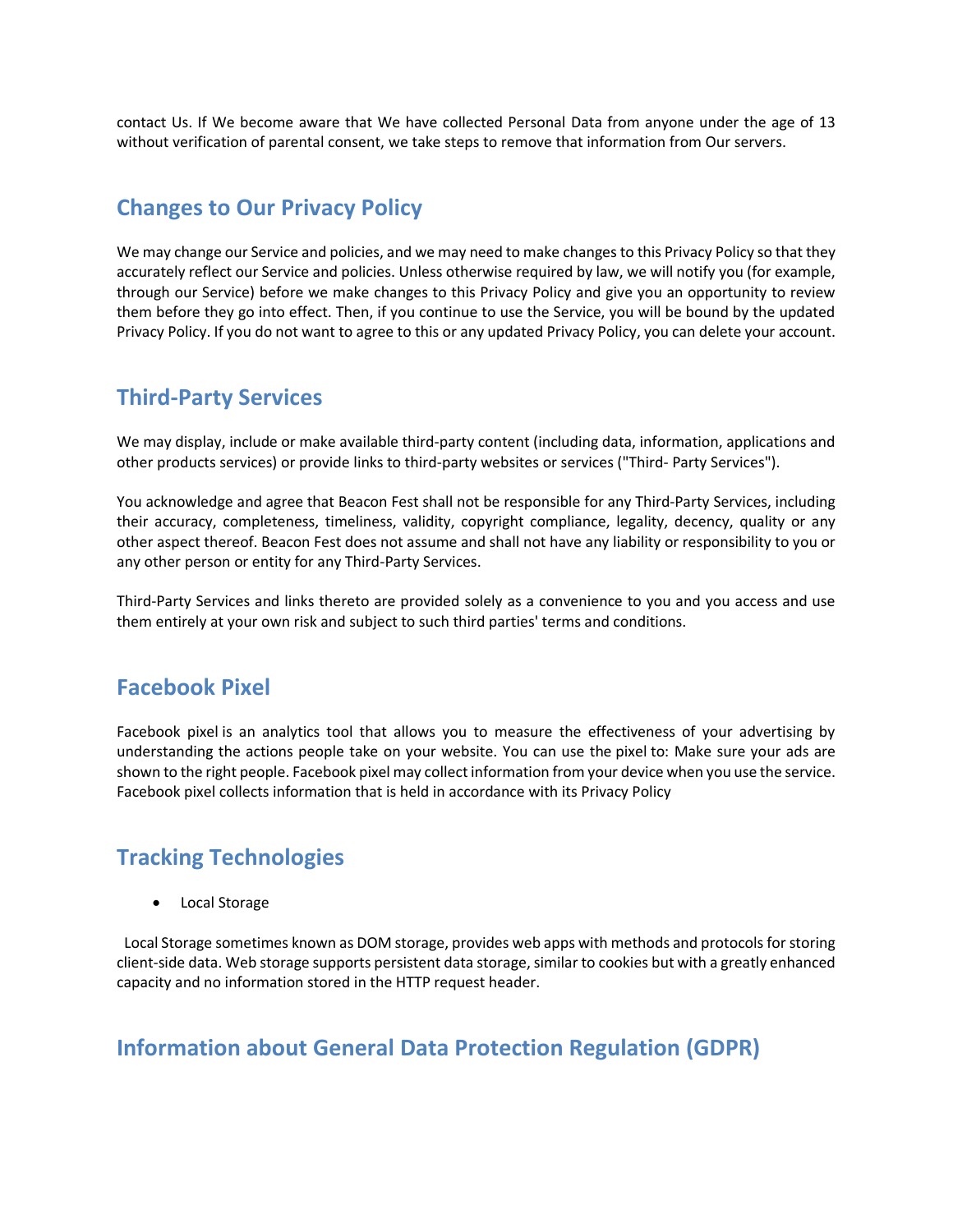We may be collecting and using information from you if you are from the European Economic Area (EEA), and in this section of our Privacy Policy we are going to explain exactly how and why this data is collected, and how we maintain this data under protection from being replicated or used in the wrong way.

### **What is GDPR?**

GDPR is an EU-wide privacy and data protection law that regulates how EU residents' data is protected by companies and enhances the control the EU residents have, over their personal data.

The GDPR is relevant to any globally operating company and not just the EU-based businesses and EU residents. Our customers data is important irrespective of where they are located, which is why we have implemented GDPR controls as our baseline standard for all our operations worldwide.

### **What is personal data?**

Any data that relates to an identifiable or identified individual. GDPR covers a broad spectrum of information that could be used on its own, or in combination with other pieces of information, to identify a person. Personal data extends beyond a person's name or email address. Some examples include financial information, political opinions, genetic data, biometric data, IP addresses, physical address, sexual orientation, and ethnicity. The Data Protection Principles include requirements such as:

- Personal data collected must be processed in a fair, legal, and transparent way and should only be used in a way that a person would reasonably expect.
- Personal data should only be collected to fulfil a specific purpose and it should only be used for that purpose. Organizations must specify why they need the personal data when they collect it.
- Personal data should be held no longer than necessary to fulfil its purpose.
- People covered by the GDPR have the right to access their own personal data. They can also request a copy of their data, and that their data be updated, deleted, restricted, or moved to another organization.

## **Why is GDPR important?**

GDPR adds some new requirements regarding how companies should protect individuals' personal data that they collect and process. It also raises the stakes for compliance by increasing enforcement and imposing greater fines for breach. Beyond these facts it's simply the right thing to do. At Beacon Fest we strongly believe that your data privacy is very important and we already have solid security and privacy practices in place that go beyond the requirements of this new regulation.

## **Individual Data Subject's Rights - Data Access, Portability and Deletion**

We are committed to helping our customers meet the data subject rights requirements of GDPR. Beacon Fest processes or stores all personal data in fully vetted, DPA compliant vendors. We do store all conversation and personal data for up to 6 years unless your account is deleted. In which case, we dispose of all data in accordance with our Terms of Service and Privacy Policy, but we will not hold it longer than 60 days.